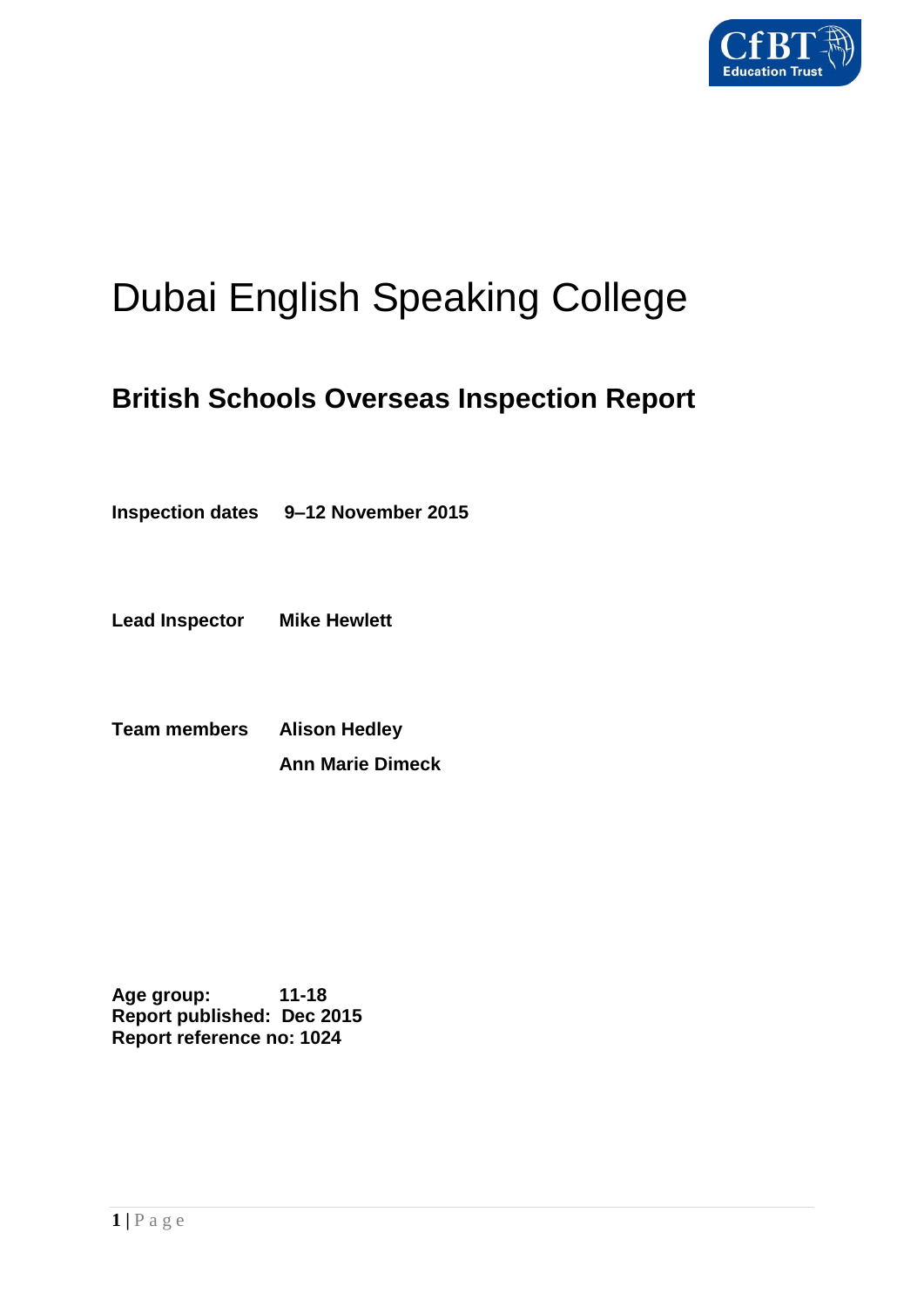

# **Purpose and scope of the inspection**

This inspection report follows the English Department for Education (DfE) Schedule for the inspection of British schools overseas*.* The inspection was carried out by three inspectors from CfBT Education Trust who spent four days at the school. CfBT is a body approved by the British Government for the purpose of inspecting British schools overseas and quality assured by the Office for Standards in Education (Ofsted).

CfBT Education Trust is one of the world's leading not-for-profit education companies, providing a range of education services in the UK and internationally. CfBT employs over 2,500 staff worldwide, all working on projects relating to educational quality.

**To be recognised by the Department for Education, a British School Overseas must have an inspection report which shows that their performance against all the standards is at least satisfactory. This reflects the standards required for continuing registration as a school in England. Schools meeting the standards will have their inspection reports published on the Department's website and will be registered on Edubase.** 

Inspectors report on the extent to which schools meet the relevant Standards for British Schools Overseas. The inspection follows closely the framework for the inspection of independent schools in England but, where appropriate, also takes account of compliance with local regulations.

The Standards are as follows:

- 1. The quality of education provided by the school (Curriculum, Teaching and Assessment).
- 2. The spiritual, moral, social and cultural development of pupils.
- 3. The welfare, health and safety of the pupils.
- 4. The suitability of the proprietor and staff.
- 5. The premises and accommodation.
- 6. The provision of information for parents, carers and others.
- 7. The school's procedures for handling complaints.
- 8. The quality of provision for boarding.
- 9. Leadership and management of the school.

The purposes of the inspections are to:

- help schools to improve the quality and effectiveness of pupils' education and of the care for their welfare
- **•** provide rigorous and reliable inspection reports which help schools to recognise and celebrate their strengths and to identify and remedy any weaknesses
- inform parents and the wider public of the quality of British schools overseas by placing reports in the public domain.

The BSO inspection was combined with an inspection carried out with inspectors from the Dubai Schools Inspection Bureau (DSIB). The DSIB inspection evaluated the school's performance when measured against the quality indicators for schools in Dubai. The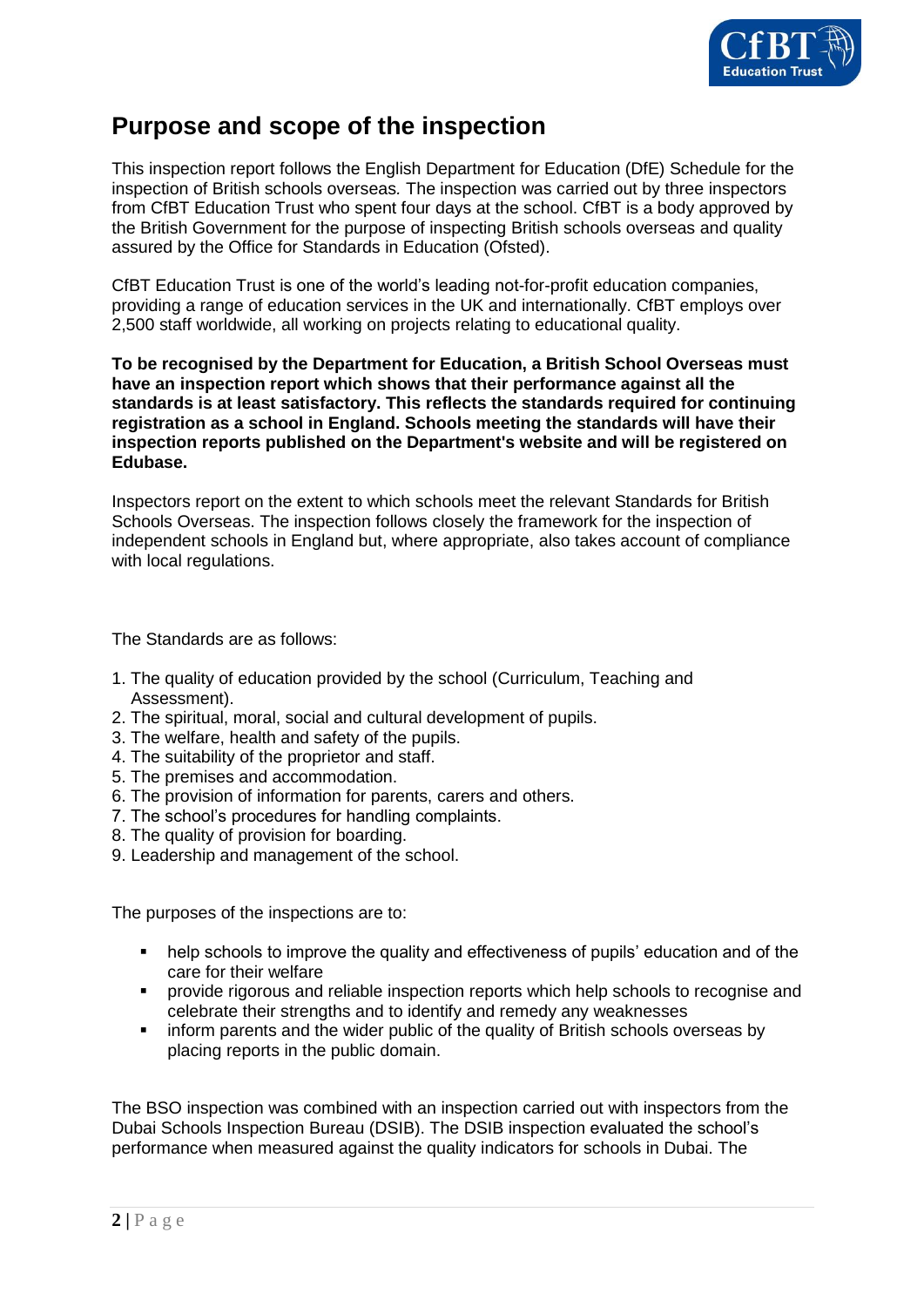

outcomes of the DSIB inspection are contained within a separate report which is available from the Knowledge and Human Development Authority (KHDA) in Dubai.

#### **Key for inspection grades**

| Grade 1 | Outstanding         |
|---------|---------------------|
| Grade 2 | Good                |
| Grade 3 | <b>Satisfactory</b> |
| Grade 4 | Inadequate          |

#### **Proportions used in the report**

90–100% Vast/overwhelming majority or almost all 75–90% Very large majority, most 65–74% Large majority 51–64% Majority 35–49% Minority 20–34% Small minority 4–19% Very small minority, few 0–3% Almost none/very few

# **Information about the school**

Dubai English Speaking College is located in Academic City, Dubai and is a large, not-forprofit school. It opened on the current site in 2005 and provides education for boys and girls from Year 7 to Year 13, aged 11 to 18 years. The college has increased pupil numbers in recent years and, at the time of the inspection, there were 1253 pupils on roll with 63 different nationalities represented. Few pupils speak English as an additional language. Dubai English Speaking School (DESS) is the primary school in the same group; the schools share a governing body.

The curriculum is based on the National Curriculum of England. The school is divided into two phases. The secondary phase includes Years 7 to 11, where pupils take both the International General Certificate of Secondary Education (IGCSE) and the General Certificate of Secondary Education (GCSE) examinations at the end of Year 11. Post-16 includes Years 12 and 13, and these students take AS, A level and BTEC courses. Most students who leave the school in Year 13 go onto university courses, either in Dubai or in universities across the world including the United Kingdom and the United States of America.

There are 114 teachers and two guidance counsellors. All teachers in the school have appropriate teaching qualifications. In addition, there are 39 support staff employed at the school, including 9 Learning Support Assistants.

#### **Summary of the evidence base used by the inspection team**

This BSO inspection was carried out by three CfBT Education Trust inspectors. On this combined inspection, there were also eight DSIB inspectors. The college was given three weeks' notice of the start date of the inspection. The inspection team had access to a wealth of information about the college prior to the inspection. Schools in Dubai are required to submit documents online each year and inspection teams can view these. The two teams contributed to a shared evidence base. In total, inspectors visited 95 lessons and some of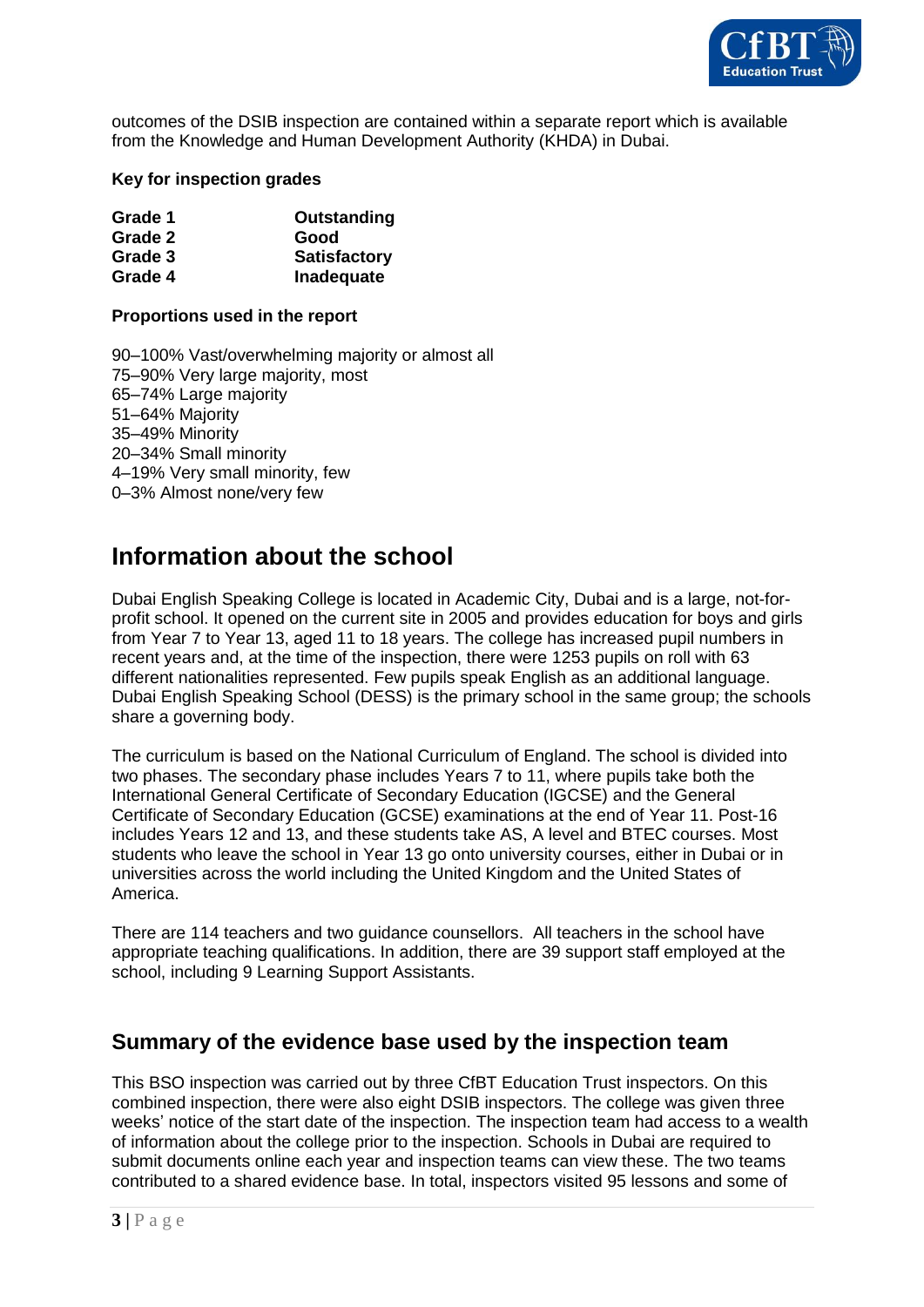

these were jointly observed by college leaders and inspectors. They held 36 meetings including those with the Principal and other school leaders, staff and parents and representatives of the board. Inspectors talked with pupils in formal interviews, in lessons and informally as they met them around the college. Inspectors also observed the work of the school and looked at self-evaluation, improvement plans, pupils' reports, policies, assessment and tracking systems, safeguarding procedures and pupils' work. Inspectors examined the results of questionnaire surveys returned by parents and followed up on issues raised.

# **Evaluation of the school**

Dubai English Speaking College is an outstanding school that meets the requirements of the British School Overseas Standards. Pupils receive an excellent education and, as a result of high quality teaching, pupils make outstanding progress from their starting points. Despite such high quality outcomes, there is no trace of complacency anywhere in the college. Consequently, there is a strong capacity to improve still further.

Attainment and progress in **English** are outstanding in both secondary and post-16 phases.

By the end of Key Stage 4, 2015 GCSE results in English language and literature were outstanding with over 75% of pupils attaining grades A\*-B. This is well above UK outcomes at 37%. The progress of pupils who have special educational needs is good. Over 47% attained grades A\*-B, adding nearly half a grade to their predicted scores.

A similar picture is seen at the end of post-16 with almost all students making outstanding progress and achieving a minimum of one grade above their predicted scores.

Attainment and progress in external examinations over the last three years indicate an ongoing improvement in A\*-B results. Particularly strong progress was made at the post-16 phase, rising from 33% in 2013 to 64% in 2015. Students reached standards well above the UK average in 2015 as 49% achieved grades A\*- B.

By the end of Key Stage 3, most pupils can write imaginatively with technical accuracy, using punctuation correctly. Pupils are adept at organising text effectively to ensure coherence and clarity, for example, when considering the writer's technique in the development of characters in *Dr Jekyll and Mr Hyde*. Pupils speak clearly and with confidence in whole-group discussions. They readily share their opinion: for example, when considering the analysis of text they use, with increasing accuracy, specialist terms to describe the writer's linguistic techniques. During discussion, pupils listen intently to each other and develop high quality focused dialogue in response to the ideas expressed. During this key stage, pupils are encouraged to read widely with an emphasis on the introduction of classic novels and poetry.

By the end of Key Stage 4, almost all pupils have developed an individual, distinctive writing style, particularly in response to questions which enable them to respond using persuasive language. Their extended writing is mature and reflective, it explores and justifies opinion with pertinent extracts from text to illustrate answers. Pupils apply their well-developed analytical skills to improve the standard of their writing by incorporating the same level of higher order reasoning skills. They can readily apply their well-developed skills of inference, interpretation and evaluation within whole-group discussions.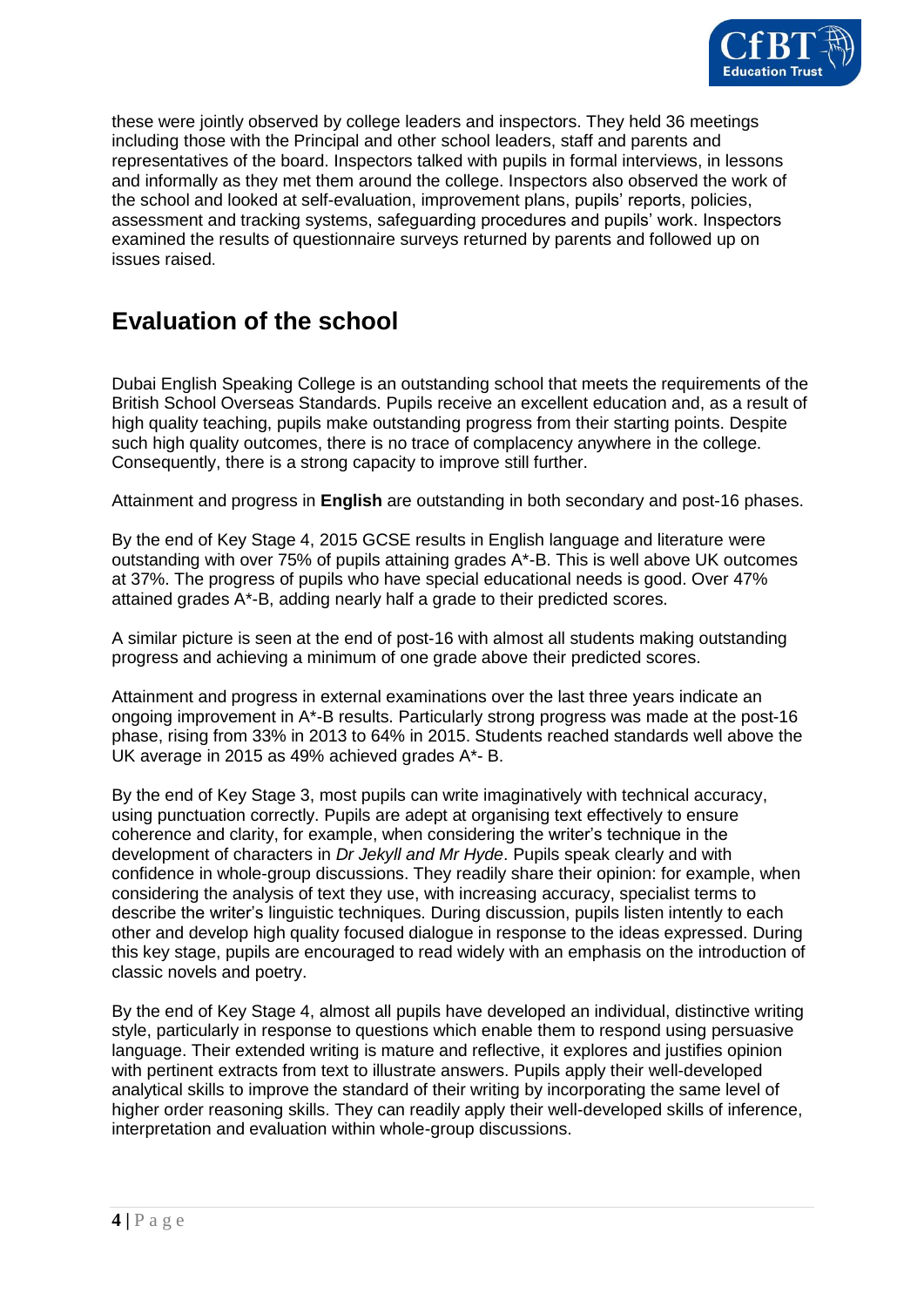

By the end of the post-16 phase, students have developed a mature style of writing which can be adapted to respond to a wide range of linguistic demands. For example, the extended writing of most students is outstanding and reflects their ability to produce a sustained, well organised, persuasive argument or critical evaluation of a piece of text. Their highly developed interrogative approach to textual analysis and broad knowledge of linguistic technique are reflected in the quality of quotations they select to exemplify a specific point. Almost all have developed a high level of critical thinking and evaluative skill which they use effectively to develop content and articulate opinion for example, in debates.

Pupils' attainment and progress in **mathematics** are consistently outstanding. Their attainment in mathematics significantly exceeds pupils' performance in UK schools in every measure at GCSE, AS and A2 level. For example, in 2015, 66% of pupils achieved A\*-B grades at GCSE compared to a UK average of 34%. At A level, results remain impressive and exceed the UK figures consistently overtime. In 2015, 67% achieved A\*-B grades.

In lessons throughout the college, pupils work confidently to develop fluency in mathematics fundamentals; this increases in complexity over time.

In Year 7, pupils manipulate negative numbers, including through multiplication, and use this learning when substituting into linear equations. By Year 9, pupils are able to factorise quadratics and explain what they are doing in correct mathematical terms. Working through investigations independently, they are able to consolidate their understanding of factorisation. Pupils' ability to work both independently and collaboratively is seen in numerous Year 11 investigations.

Practice and consolidation play a central role in the mathematics lessons. Well-designed variation helps to build pupils' fluency and understanding of underlying mathematical concepts.

In post-16, mathematics attainment and progress are outstanding. This can be illustrated by senior students' abilities in manipulating advanced mathematic higher order reasoning and thinking. Throughout the college, a real strength is the ability of pupils to select and evaluate appropriate problem-solving strategies to deal with complex mathematical problems. Reallife contexts are used successfully to link curriculum areas and bring the subject alive. For example, British triathlete data are incorporated into students' use of statistics, histograms, and scatter diagrams.

Attainment and progress in **science** are outstanding in both secondary and post-16 phases.

Pupils demonstrate an impressive understanding of scientific concepts that exceed the curriculum expectations for their age. In Year 11, for example, pupils actively acquire an understanding of fusion and how it provides stars with energy. Their GCSE examination results are strong and have been sustained at a high level over the past three years. For example, in 2015, 81% of all science results were graded A\*-B. This is much higher than averages found in schools and colleges in the UK. Most groups of pupils make better-thanexpected progress, both in lessons and overtime. In Year 7, for instance, pupils are successful in developing their ability to collect reliable and reproducible results through experimentation.

There is a similar picture in post-16 provision. Although numbers are smaller, students demonstrate outstanding attainment and make outstanding progress in the sciences. Evidence from lessons and students' notes confirms that students consistently learned new concepts through experimentation and investigation. In Year 13, for example, students experimentally investigated the change in energy in an oscillating spring and were able to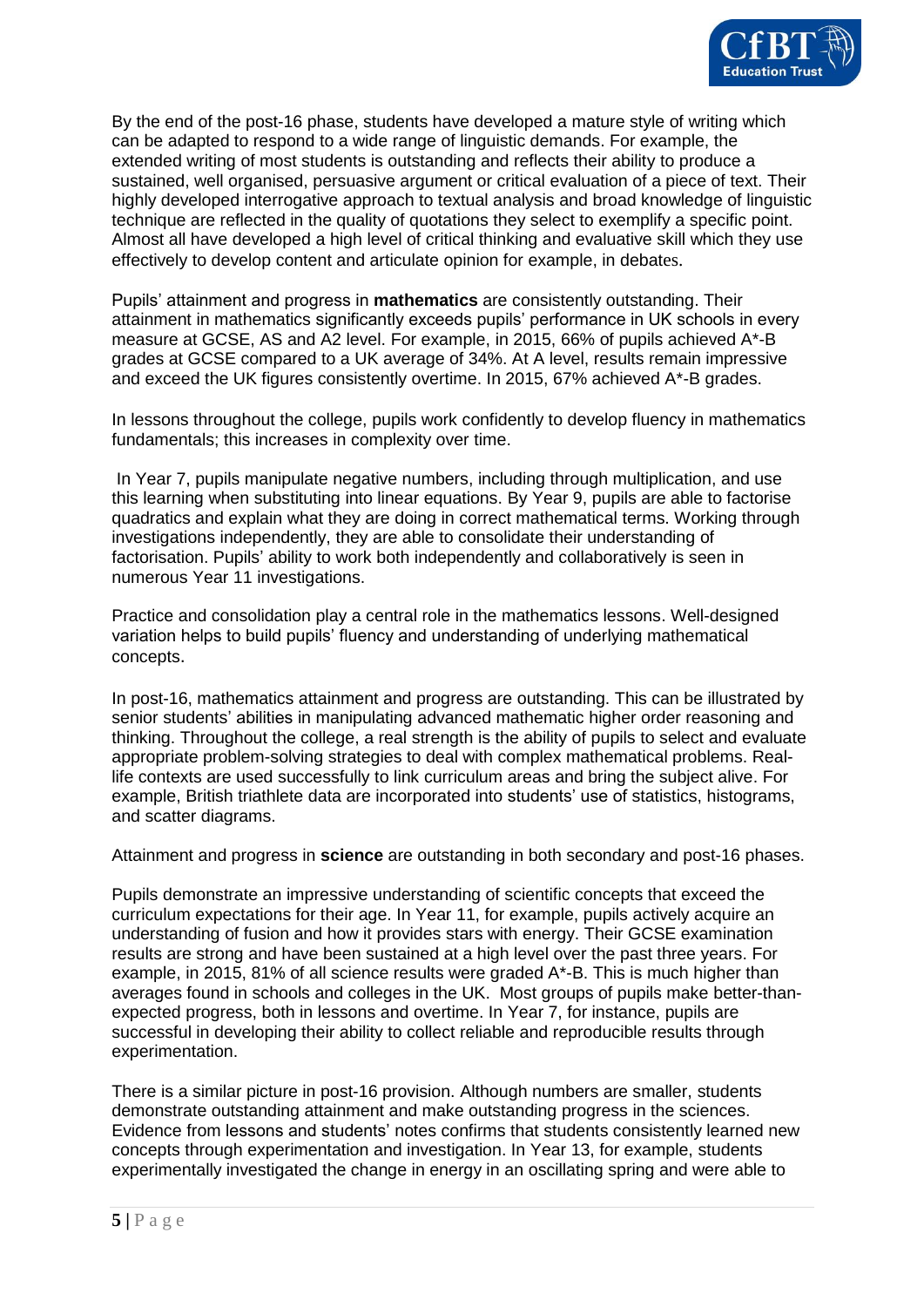

explain how this could be translated practically. Students' results in external examinations remained at a high level for the past three years. Most groups of students made better-thanexpected progress.

Pupils' successes at DESC are not confined to the core subjects. Indeed, attainment is at least above average and progress is often outstanding in almost all subjects of the curriculum. Particular strengths noted in GCSE results for 2015 include art, drama, French, Spanish and humanities.

#### **Summary of other judgements against the BSO standards:**

The quality of the curriculum provided by the college is outstanding. Plans to further monitor the work set for pupils who have special educational needs are already being implemented (see Standard 1 below).

The quality of teaching and assessment is outstanding (see Standard 1 below).

Pupils' spiritual, moral, social and cultural development is outstanding (see Standard 2 below).

The welfare, health and safety of the pupils are outstanding (see Standard 3 below).

The Standard for the suitability of the proprietor and staff is met (see Standard 4 below).

The premises and accommodation meet the requirements of this Standard. They are outstanding in quality (see Standard 5 below).

The provision of information for parents meets the requirements of this Standard. The quality of information is excellent (see Standard 6 below).

The school's procedures for handling complaints meet the requirements of the Standard. They are highly effective (see Standard 7 below).

The leadership and management of the school are outstanding (see Standard 9 below).

**As a result of this inspection, undertaken during November 2015, the school has demonstrated that it meets the Standards for British Schools Overseas. This judgement is endorsed by the British Government, quality assured by the Office for Standards in Education (Ofsted) and is valid for a period of three years.** 

#### **Standard 1. The quality of education provided by the school**

The college meets the requirements of this Standard.

**The college curriculum is outstanding** and is both distinctive and original. At Key Stages 3 and 4, it fulfils the requirements of the English National Curriculum and prepares pupils very well for external examinations commonly used in colleges in the UK. These include GCSE in Year 11, AS in Year 12 and A level in Year 13.

Departments work hard to keep the curriculum fresh to meet pupils' changing needs. The college has taken account of the recent changes to the UK curriculum and, as a result, pupils are able easily to enter or re-enter the UK system.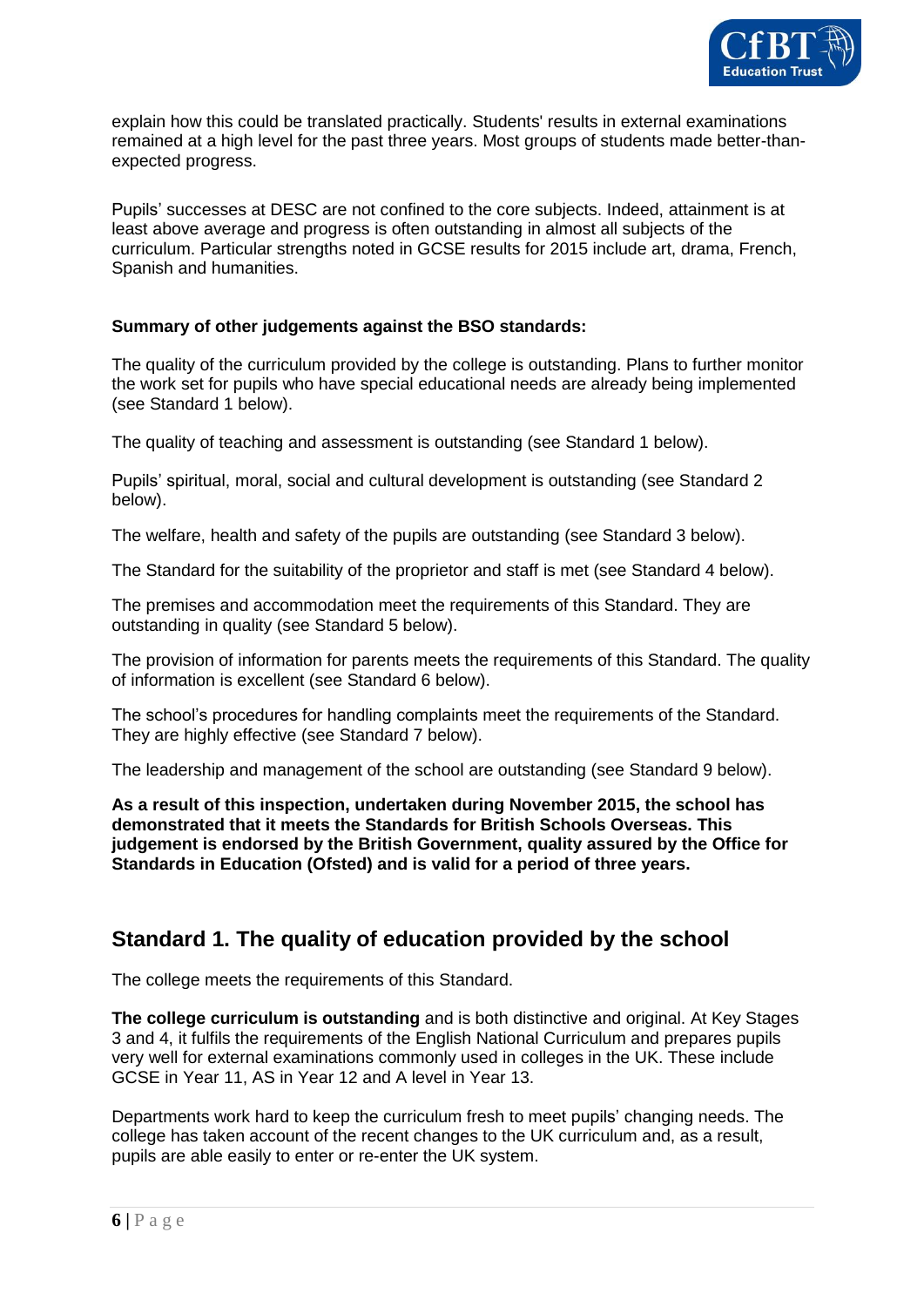

The curriculum provides excellent breadth and balance, both inside and outside the formal timetable. Physical education is particularly strong and the college has an enviable record in sports competitions.

Pupils who have special educational needs now receive a great deal of skilled support. In most cases, they make rates of progress similar to those of other pupils in the college. In the past, that has not been the case. College leaders recognised that systems for checking and improving the provision and support for pupils who have special educational needs were not as strong as for other areas of provision. Leaders acted decisively and have introduced better systems with expectations for these pupils' learning made clear and explicit in teachers' planning. It remains an area of focus for the college and one that needs to be checked regularly. This is because it is too soon to evaluate the impact of these changes.

The needs of the most able pupils are very well supported by a range of well-considered options. For example, the enrichment programme for the most able offers a variety of opportunities to develop both talents and skills, including: the World Scholars Cup programme; Young Musician of the Gulf competition and the Senior UK Mathematics challenge. Only a few pupils are learning to speak English as an additional language. They are very well supported and their needs are fully met. They make similar, outstanding, rates of progress to the other groups of pupils in the school.

Leaders regularly review the curriculum. After consultation with parents and pupils, they introduced additional pathways for Year 11 pupils including dance, GCSE psychology and Business BTEC for year 12.

The college has a well-planned programme for personal, social and health education (PSHE). 'Grow and Life' encompasses all aspects of the college curriculum to promote each pupil's personal and social development, including health and well-being. It helps them to become healthy, informed, thoughtful and responsible citizens who are aware of their rights, duties and responsibilities. The programme is supported by themed days; the latest is a 'Health and Well-being' day. Pupils speak in glowing terms about this day. They experience new activities such as yoga, Tai Chi, mindfulness, positivity and Tiger Training.

Careers support and guidance are now a strong feature throughout the college, having been an area previously identified for improvement. A member of the leadership team is now responsible for careers guidance and a careers coach has been appointed to assist pupils both in group workshops and one-to-one sessions. These help pupils to carefully consider decisions about the next steps in their lives. Consequently, pupils are using a wellconsidered approach that encourages them to become curious about a wide range of career options. This supports them well in the university application process and, in many cases, guides them into the top universities across the world.

There is a rich, extensive and stimulating range of extra-curricular activities across all areas of college life. These encompass social, cultural, scientific and aesthetic opportunities for pupils and provide them with a wide range of interests and aspirations. Senior leaders regularly monitor participation in order to recognise pupils' contributions and interests.

While the college is international, this is underpinned by a British ethos. A moving assembly to commemorate Remembrance Day was skilfully linked to the UAE's Martyrs' Day which is planned for later in the month. The debating society encourages freedom of speech, voting takes place for certain roles and responsibilities across the college and is one of the ways pupils learn about democracy.

**The quality of teaching and assessment is outstanding.** Pupils in secondary and students in the post-16 phase make outstanding progress. This is because teachers have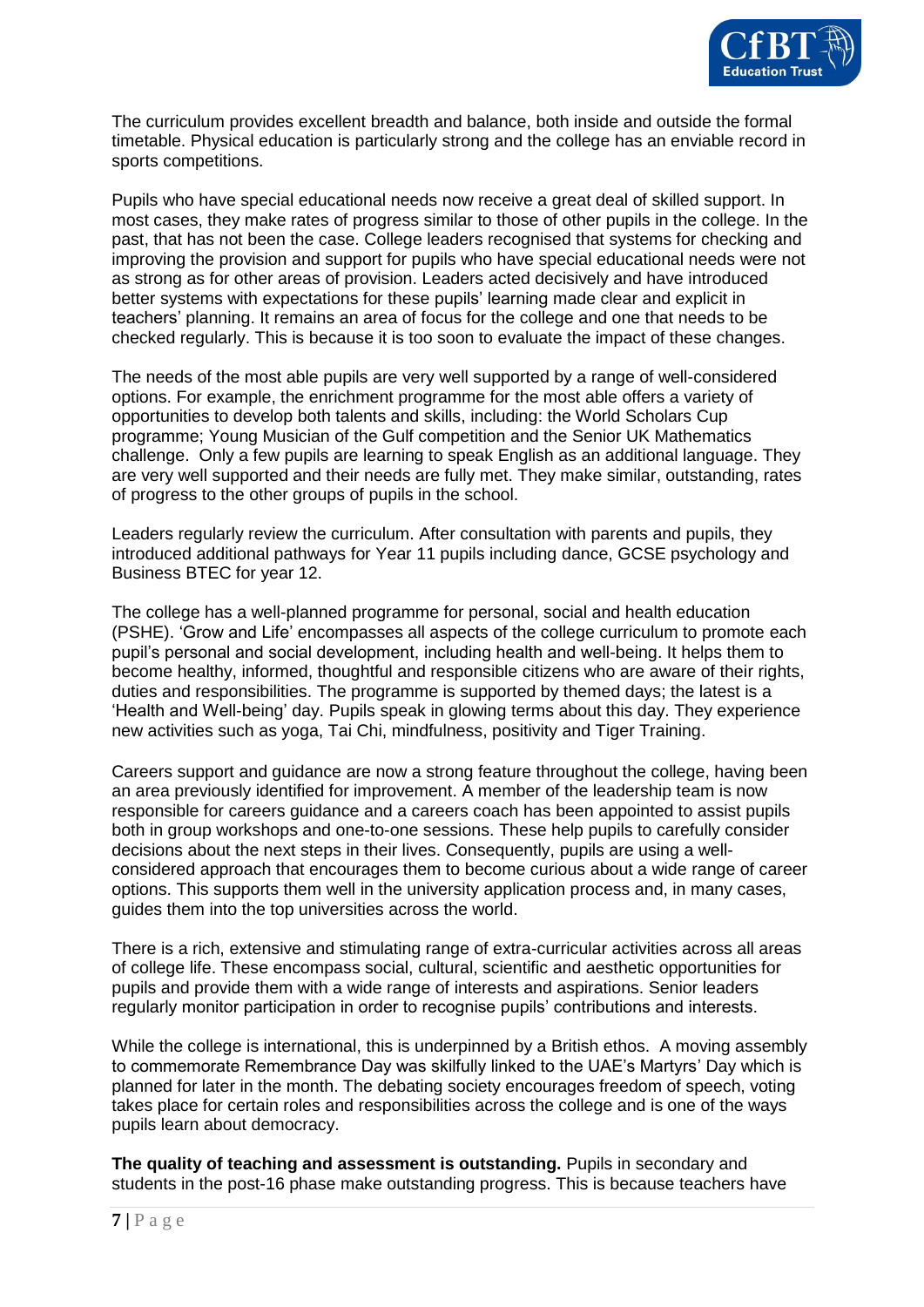

excellent subject knowledge. They know how to share this knowledge with their pupils in exciting and engaging ways. This ensures there is sufficient challenge and support available when required. For example, strategies such as scaffolding and writing frames are used successfully to support and encourage pupils to be independent and to take responsibility for their own learning.

In mathematics, the range of strategies includes the highly creative use of electronic tablets to provide great challenge and opportunity for pupils to tabulate, produce graphs and self assess their work. Teachers use excellent questioning to skilfully challenge thinking and probe pupils' understanding of complex problems. This effective dialogue in lessons between pupils and teachers results in a high quality, interactive learning experience.

Teachers plan opportunities which encourage pupils to think critically and effectively sequence learning experiences: for example, through planned, focused discussions which are then followed by a period of review. This ensures maximum impact on the skills of learners. In Year 8 English, pupils were allocated defined 'detective' roles to question peers. They sought evidence and followed up with a factual recount of their findings.

Pupils are enthusiastic, independent learners who thrive on collaboration followed by self reflection to improve their work and that of others. In Year 13 drama, students challenged each other's character performance and offered guidance on how to improve a character's dialect for better effect. Pupils demonstrate their ability to connect different areas of learning and apply them in different contexts. For example, in Key Stage 3, pupils in English were asked to create poetry based upon a selected painting from the GCSE and A Level exhibition work. Students communicated their learning very effectively using a variety of methods, including the use of learning technology such as tablets and laptops.

The quality of assessment is outstanding. Appropriate external assessment systems have been selected which rigorously measure pupils' performance. Tests are aligned fully with the English National Curriculum and ensure accurate external validation of pupils' work. The data collated are used effectively to track and monitor standards throughout the whole college, across year groups and by individual pupils. Teachers' assessments are based upon pupils' progress towards externally set targets. Internal testing is frequent and used effectively to identify underperformance. Subject leaders are rigorous in their analysis of assessments, with relevant intervention strategies planned to address any gaps identified in learning. In response to relatively weaker performance in recent international tests, the curriculum has been modified to provide additional focus on the development of comprehension skills.

An innovative new system of assessment has been developed to respond to the removal of national curriculum levels at Key Stage 3 and the new linear GCSE examinations. The review process has been rigorous and included key teaching staff in the design of the new approach. Parents and pupils have been fully updated on changes within the assessment process. The system was implemented at the start of the academic year and is monitored to track its effectiveness.

Teachers' marking of pupils' work is regular and leads to improvement. The 'box and bubble' method is used successfully by most teachers to confirm areas of acquired learning and to give guidance to pupils on how to improve further.

There is an excellent range of strategies to assist pupils in the review of their own learning and to identify their next steps to improvement.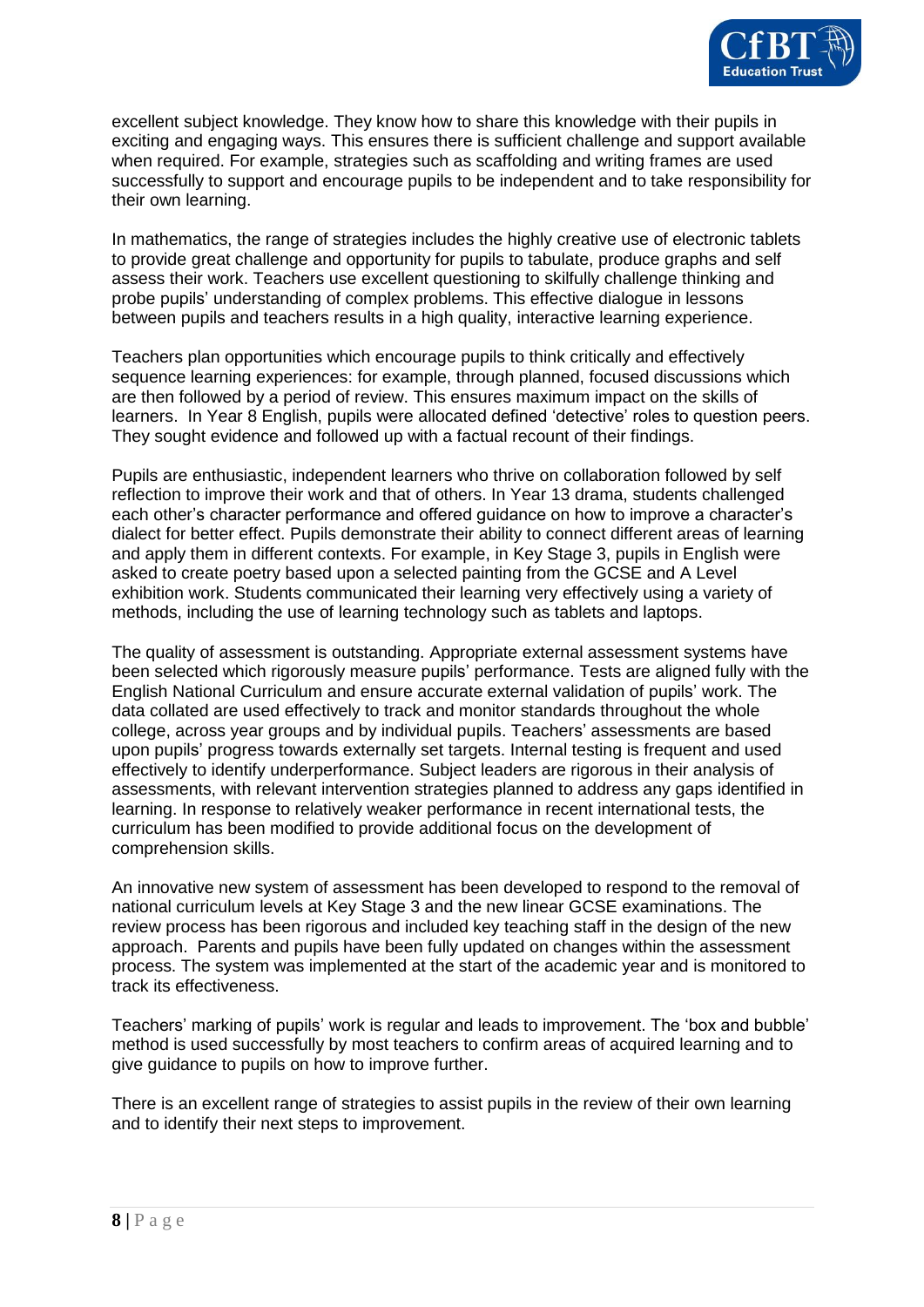

#### **Standard 2. The spiritual, moral, social and cultural development of the pupils**

The college meets the requirements of this Standard.

The college's provision for pupils' spiritual, moral, social and cultural development is outstanding. Pupils thrive in a supportive, highly cohesive learning community. Behaviour is exemplary and attendance and punctuality are outstanding. Pupils' attitudes to learning are excellent, and leaders promote this area as a high priority. Leaders have recently introduced a four-point assessment system which allows pupils to grade themselves as learners, and then provides them with indicators for improvement. Pupils comment very favourably on this development. 'It allows us to think about how well we are doing as learners and when we spot some gaps, do something about it' was a typical view expressed to inspectors.

At break and lunch times, as well as during lessons, pupils consistently demonstrate excellent attitudes and a well-developed, strong self-reliance. They enjoy taking responsibility for their own learning as well as supporting each other.

Relationships among pupils and between pupils and staff are exceptionally strong; a keen moral sense, trust and mutual respect are evident. This was highlighted by pupils at the college council meeting when they listed the care, guidance and support they receive from staff as one of the areas of which they are most proud at DESC. They all agreed that this contributed significantly to their success. The college council is a force to be reckoned with, having strong views and opinions which members are keen to express. Their impact is illustrated by numerous improvements, including the addition of outside seating for post-16 students as well as improvements in the canteen and library.

The college provides numerous activities and opportunities for pupils to build their self esteem and self confidence. It has successfully created an ethos whereby pupils want to be involved. One of the main conduits for this to happen is through the house system. For example, staff from Desert House recently organised the 'Desert Spitfire Initiative'. This allowed pupils the opportunity to build and create model Spitfire planes and fly them. As well as working in a number of subjects, pupils enhanced their personal skills in areas such as collaboration, communication and team building. In addition, pupils worked across all age groups, encouraging older pupils to share their expertise.

Pupils' understanding of their community and environmental responsibility is outstanding because they are proactive in leading initiatives that have a positive impact. The 'ecowarrior' group is highly motivated, with a strategic aim to increase environmental awareness across the college.

The curriculum is most successful in ensuring that pupils are taught to understand and appreciate the range of different cultures within the college and further afield as an essential element of their preparation for life. Cultural awareness is developed through assemblies, visiting speakers and foreign cultural trips such as the Visual and Performing Arts residential trip to London. Pupils took part in workshops with the puppeteers from *Warhorse*, dance lessons with the cast of *Miss Saigon* and received a taste of history when touring Shakespeare's Globe Theatre. For pupils studying art, the works of Monet and Van Gogh were observed at the National Gallery.

Creativity is valued highly; for example art, music and literature are all celebrated and are all executed to a very high standard. The chamber choir has won the Choir of the Gulf competition two years running and pupils' gifts and talents in other areas are recognised by the wide availability of clubs in the arts.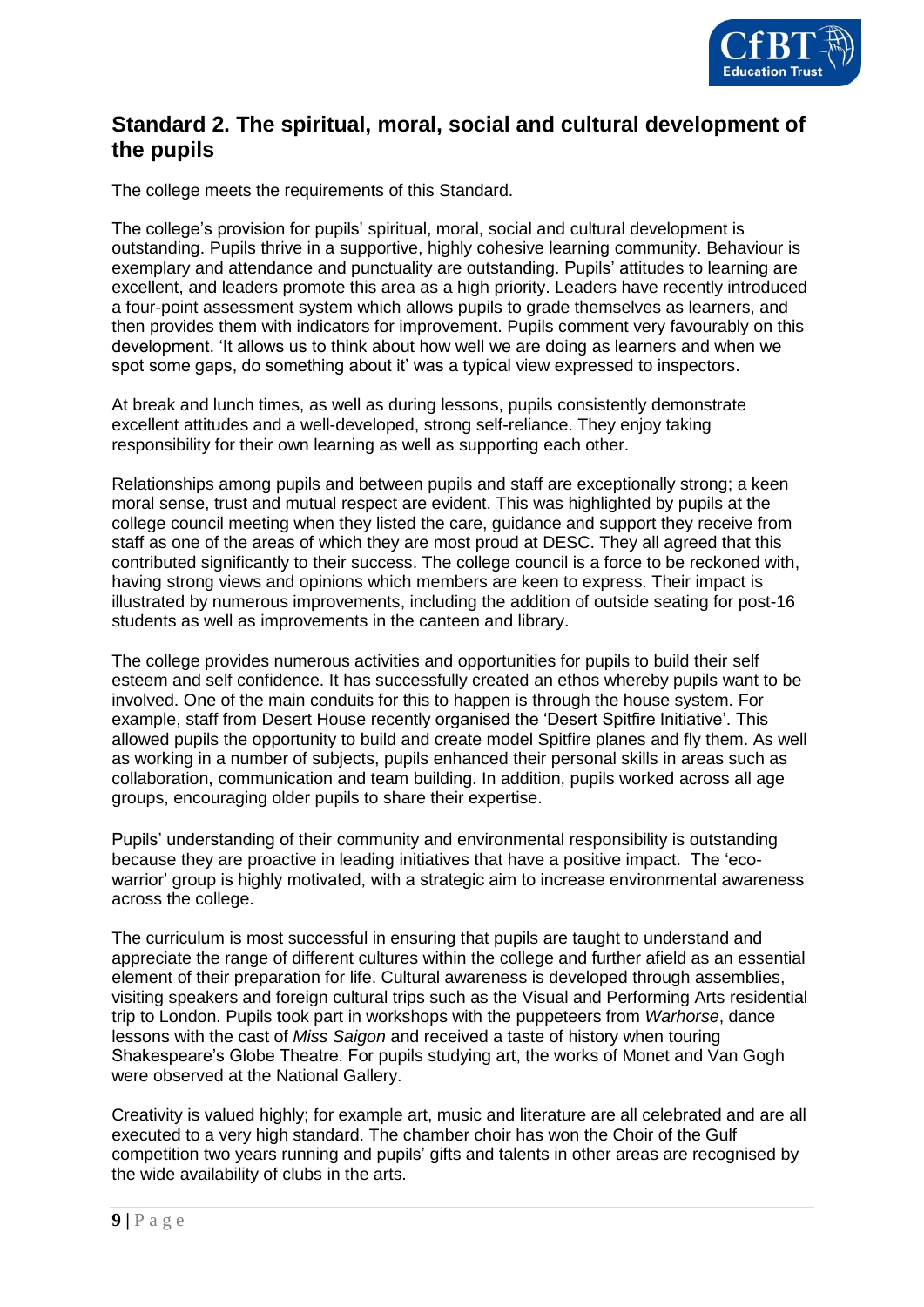

Pupils spoke to inspectors of what they were most proud at DESC and many of the areas above were mentioned. Pupils also pointed out that the college helps them to develop as a good person. As one pupil expressed so succinctly, 'In this college, pupils are valued not just for what they can do but for what they are.'

### **Standard 3. The welfare, health and safety of the pupils**

All the requirements of this Standard are met.

Arrangements to ensure the welfare, health and safety of pupils and staff are outstanding. The mutual respect which permeates the college reinforces the supportive and caring ethos.

The college has an impressive range of policies and procedures to ensure that all members of the college community are safe and well cared for by specialist staff and facilities. All policies and procedures fully comply with current regulations. High quality child protection training is provided for all staff and the policy clearly outlines procedures for referral. The college is rigorous in ensuring that child protection policies are delivered in practice. The well-qualified college nurse plays an active role in the promotion of health in the college. Medical facilities are well organised and scrupulous attention is given to the storage and administration of medicines.

Pupil safety is regarded as paramount in all aspects of college life. Arrangements for settling pupils into college life are exemplary with strong links established with the partner primary. Detailed risk assessments are completed for all external visits, including the daily transport to and from college, and then reviewed to introduce improvements where necessary.

Healthy lifestyles are encouraged and promoted for pupils and staff. For example, the canteen serves a wide range of high quality healthy food including innovative options for those with food allergies.

The role of the tutor has been recently reviewed by all staff with the aim of improving the quality of provision and ensuring the purposeful use of this time. This is working well and enables tutors to fulfil important aspects of the role such as mentoring pupils and contacting parents.

The full review of tutor-time activities ensures these now fully support and enhance the PSHE programme. In order to foster this combined approach, strong links have developed between individual tutors and a linked PSHE teacher. Communication between tutors and the leadership team is strengthened further in regular tutor meetings.

The focus on global citizenship in tutor time provides an excellent opportunity for pupils to engage in active research, listen to expert speakers and then deliver a presentation to their house.

There is now a highly effective careers programme, supported by the appointment of a wellqualified careers counsellor. Careers guidance is incorporated within the PSHE programme from Year 9. In post-16 students have access to individual guidance for advice on university applications and their next career steps. The college's great success in this area is illustrated by the high numbers of students who reach their university of choice, with the majority attending British universities.

Child protection is also given a high priority and conforms to the best of UK practice and also the requirements of Dubai. Staff understand the safeguarding policy and receive regular,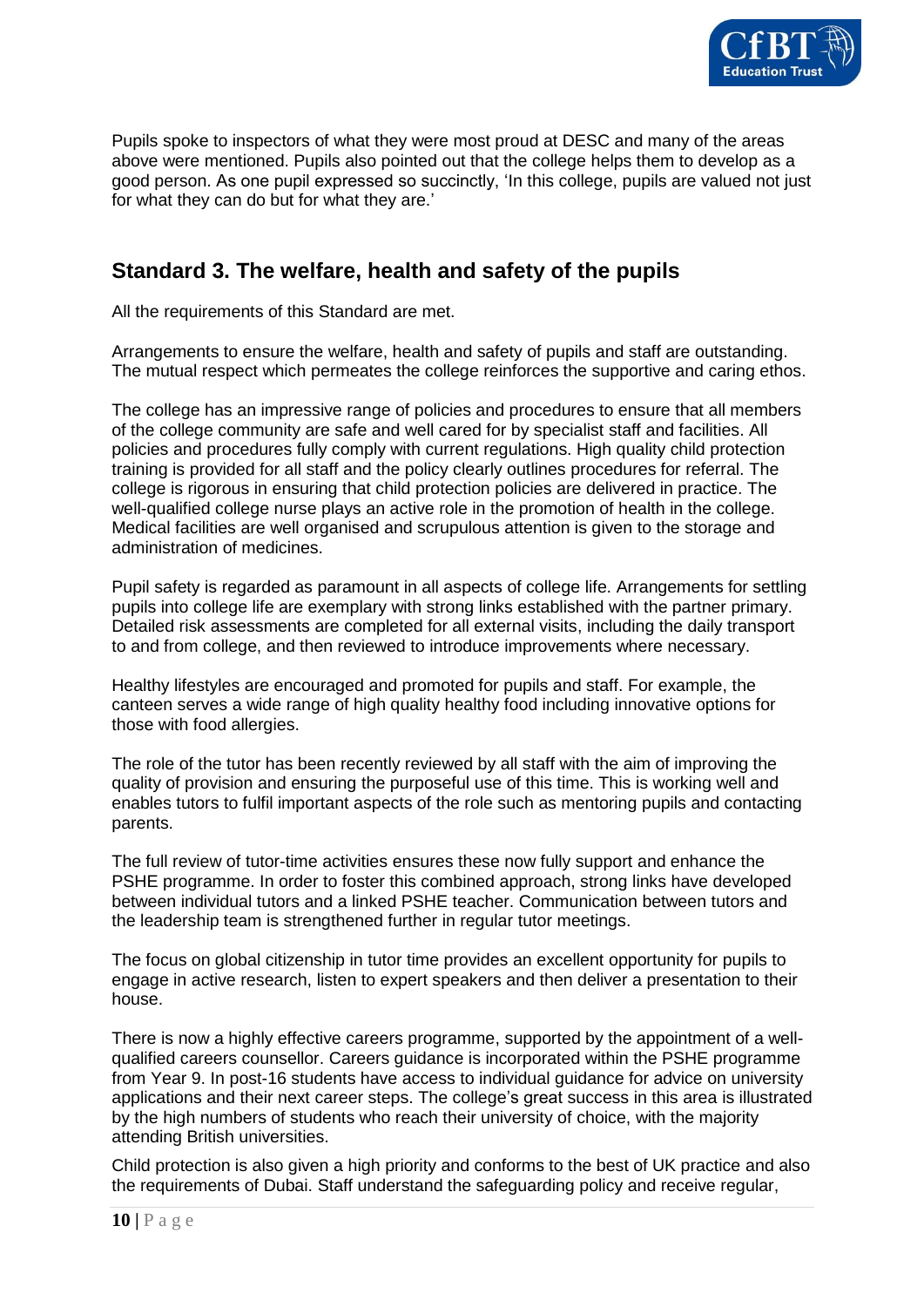

appropriate training. During the inspection, staff confirmed they know how to respond correctly to a disclosure of abuse. A strong anti-bullying culture is a hallmark of the college, with a strong awareness of internet safety. In the secondary phase, it was recently agreed by senior pastoral managers to hold a whole-school session on inappropriate texting. Parents showed their support for this as no parent used the 'opt out' choice for their child.

The school has fully appropriate provision for disabled pupils.

# **Standard 4. The suitability of the proprietor and staff**

The college meets the requirements of this Standard. There are rigorous procedures in place, prior to appointment, to check that all staff, including temporary staff and volunteers are suitable to work with children. In addition, the college also has written statements confirming that candidates and new appointments have the right to work in Dubai. Recently, the college has tightened its procedures still further by linking with professional associations. These are able to verify that staff members have cleared police checks and are available to work in the host country.

### **Standard 5. The premises and accommodation**

The college meets the requirements of this Standard. It also meets the local requirements of the Dubai authority. The facilities' manager is meticulous in his attention to detail and in ensuring that pupils learn in an attractive, hazard-free environment that is fit for purpose.

The college makes excellent use of the premises and accommodation to support the learning needs of the college community. Despite the increase in the number of pupils on roll, the layout of the buildings and the imaginative use of space have enabled the college to retain a 'spacious campus feel'. Pupils value this feature of their college and comment very positively about the way in which their learning needs are met. For example, post-16 students now have access to their own 'block'. This has been refurbished and extended recently to allow for additional study areas, break out areas and includes their own coffee shop and fitness suite. These new arrangements encourage students to manage their own learning in surroundings that are conducive. 'Staff listen to what we say and try their hardest to provide the best for us' was how one student described the improvements to their facilities.

Specialist subjects are also very well supported throughout the college with some excellent facilities available. A rolling programme of improvement, carefully prioritised, provides an even greater range of learning opportunities. A good example is the upgrading of the drama studio. It provides pupils with access to a professional level of equipment. As a result, the department is able to produce impressive productions at a very high level. The recent production of *Grease* illustrated the positive impact of these improvements on the experience and outcomes for pupils.

The college site is clean, tidy and litter free. Pupils take a great pride in keeping it that way. 'We spend a lot of time here and visitors always comment on how tidy we keep our college', commented a Year 8 pupil. Excellent relationships between teaching and support staff reflect the college's expectation that everyone's contribution should be valued. Resources are of high quality, plentiful and well deployed. Food hygiene, in both its preparation and serving, is given a high priority. Pupils spoke positively about the improved facilities available for them to use at lunchtime and breaks.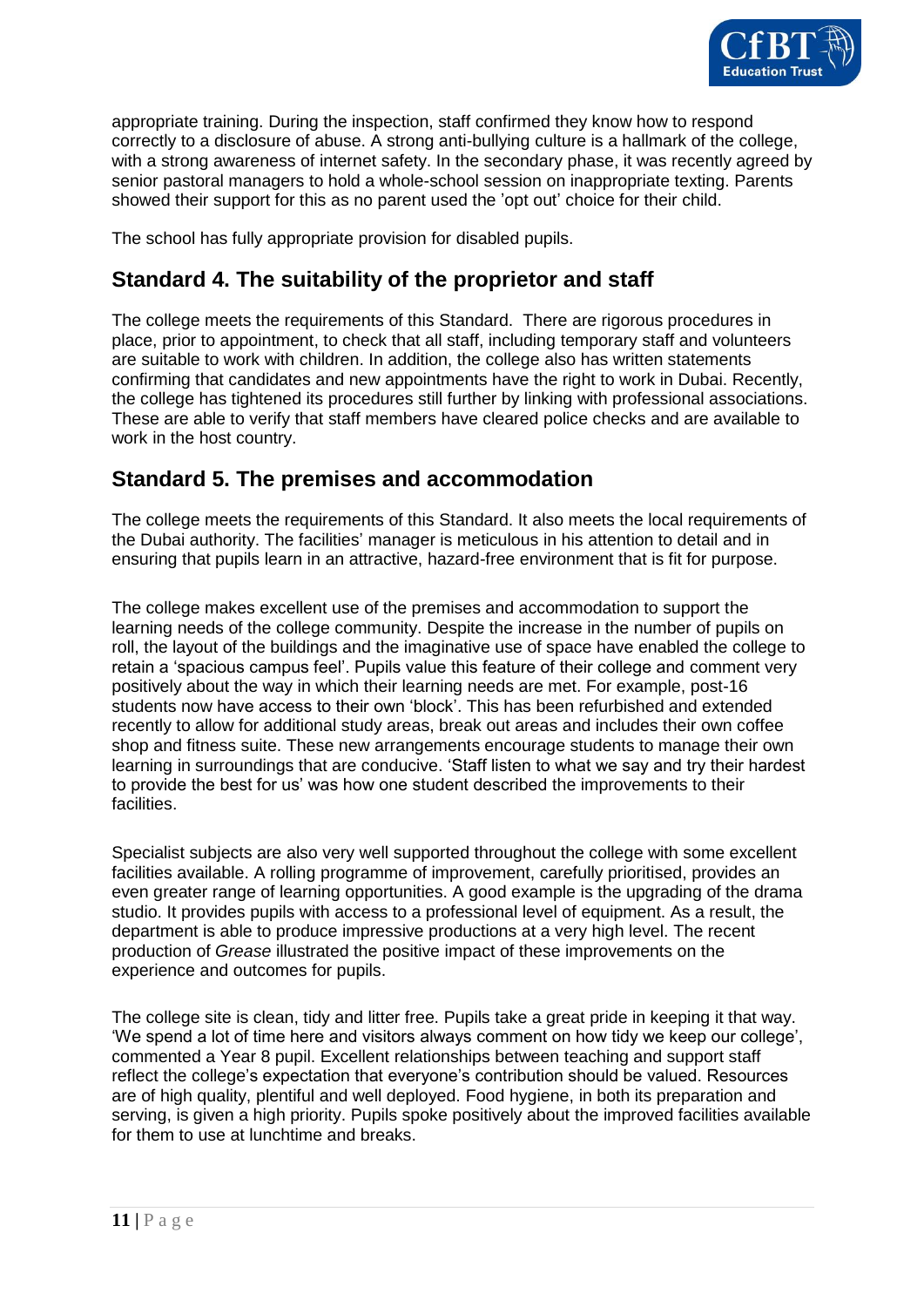

Pupils feel safe because the security of pupils is given such a high priority. Systems are well regulated so that access to the site is carefully controlled and monitored. Medical facilities for pupils are comprehensive with well qualified and trained nursing staff available throughout the day to deal with any emergencies.

#### **Standard 6. The provision of information for parents, carers and others**

The requirements of this Standard are met. The college provides parents with an impressive range of information which enables them to become fully involved in their children's education. The main conduit for this is the college's website, which contains a wealth of information, including the daily online DESC dispatch, and college development plan. All the documents required to meet the BSO standards are readily available.

Consultation with parents is a significant strength. For example, information from a meeting to inform parents of recent changes to assessment and the curriculum was also included in the form of an electronic presentation. This enabled absent parents to remain actively involved.

There are many examples of the college listening to parents, taking account of their views and acting upon them. The 'You said, we did' section, listed on the website, is testament to this. Alongside the formal parents' forums, the headteacher and senior leaders are present at the college gate every morning and available for any informal conversations with parents. Feedback from parents confirmed how much they appreciated this visibility and accessibility.

The positive picture from parent questionnaires was confirmed at the meeting inspectors held with parents. Inspectors were told that communication was excellent, it was 'free flowing and two-way'. Parents confirmed that any concerns, whether academic or pastoral, are dealt with swiftly and to their satisfaction.

The vast majority of parents are satisfied with the reporting arrangements on their children's progress. There are two interim reports followed by parents' evenings and an end-of-year report. These do not hold any surprises because of the two previous meetings and the policy of the college to contact parents immediately if there are any concerns. Daily pupil planners and regular homework are other means of communication between college and home. These enable parents to monitor their children's progress.

### **Standard 7. The college's procedures for handling complaints**

The college meets all the requirements of the Standard. The complaints' procedures are clear and information is available on the college website. College records indicate that the complaints' procedure is rarely used. Parents confirmed that direct access to college leaders and teachers means that most issues can usually be addressed informally.

## **Standard 8. The quality of provision for boarding**

Not applicable.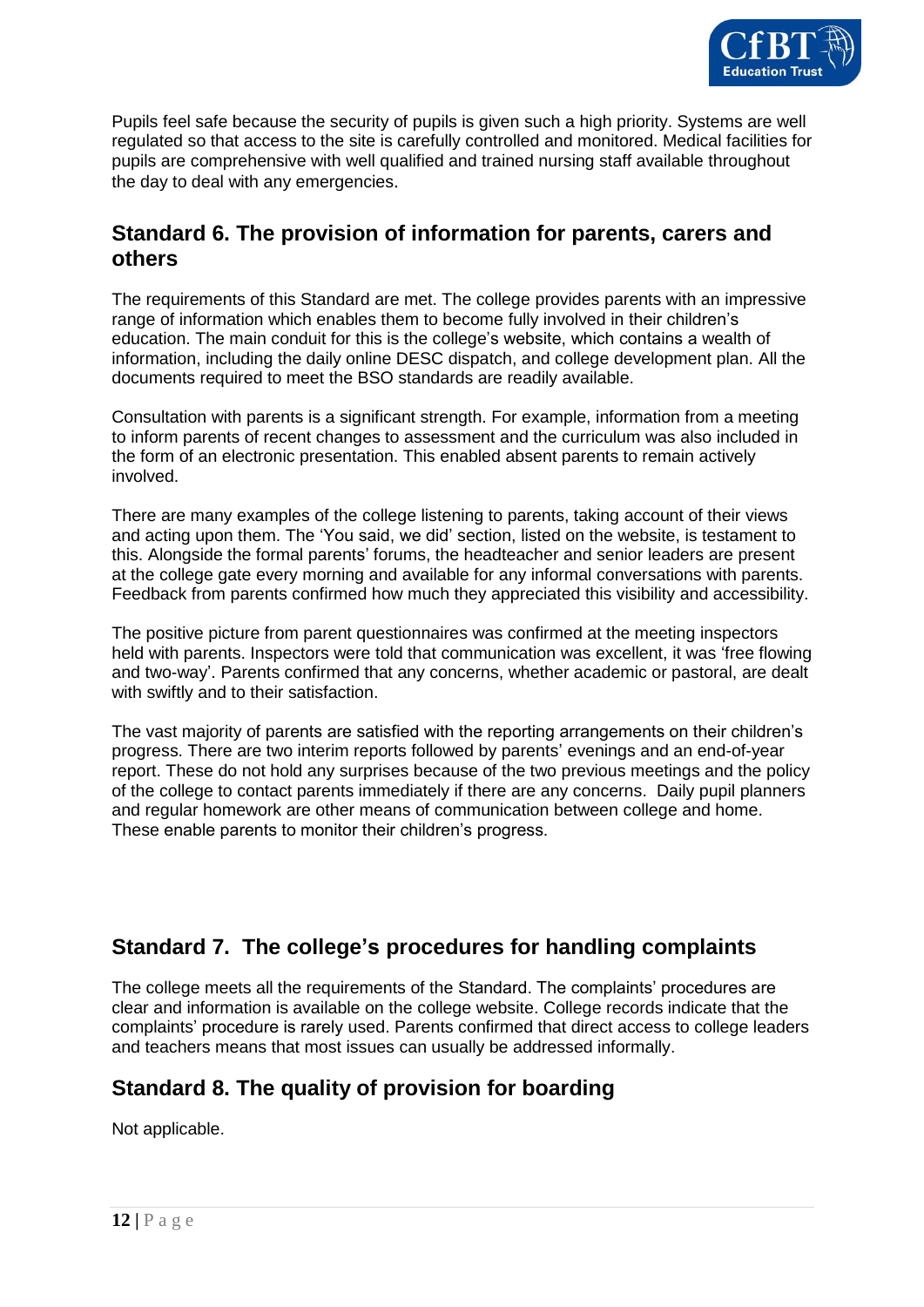

#### **Standard 9. Leadership and management of the college**

The college meets the requirements of this Standard.

The headteacher has day-to-day responsibility for the college and he provides inspirational leadership. His relentless determination to sustain the college as a centre of excellence is shared by the leadership team and all staff. Staff as well as pupils strive to live up to the college's 'Dare, Excel, Share, Create' approach. Leaders are passionate about the inclusive ethos and justifiably proud of their work with the diverse range of pupils. The priorities of the UAE, as well as the promotion of British values, are integral to the college's ambitions and feature strongly in strategic development plans.

A Principal has overall responsibility for both the college and the associated primary school which is located 12 kilometres away. Following his appointment to the post two years ago, he has brought a valuable overview of the two schools and an insight into how they can work more closely together. The improved focus on transition and sharing best practice, as well as promoting innovation, are good examples of his success in this role.

Excellent systems for self-evaluation are embedded fully which helps to explain why the college continues to improve at so many levels. There is no sense of complacency and, at every level, performance is analysed so that lessons can be learned. For example, pupils' results are analysed in meticulous detail and any gaps in performance picked up quickly, followed by actions to put things right. The school compares its examination results against the best schools in Britain and internationally. There is a wealth of data provided about pupils' performance and this information is at the heart of team meetings; individual departments review their performance regularly. Subsequent action plans are concise with targets that are readily measured.

The college is innovative in the way it gathers information from which it reviews procedures. For example, 'lead learners' are pupils who contribute to discussions about their learning experiences in different classes. Their views are valued by staff which illustrates the college's culture of openness and being receptive to new ideas. The college has an accurate understanding of its strengths and weaknesses because its self-evaluation is rigorous and honest.

The high level of expertise and professional insight across the leadership team enables leaders to successfully promote effective teaching. The promotion of pupils' learning skills, alongside their personal development, is given a high priority. The notion of a 'professional learning community' is firmly embedded within the college's ethos. An innovative aspect of this is the involvement of pupils in sharing ideas about how best teachers might promote independence, collaboration and thinking skills.

The professional, warm and supportive relationships across the college owe much to the example set by leaders. All staff feel valued and know that any requests for support will not be seen as a weakness. On the contrary, it is seen as a means to improve their practice. Staff enthusiastically share successful strategies and willingly take up the many opportunities to further their professional development.

The school's track record of continuous improvement is impressive. Leaders have responded promptly to changes in the English national curriculum, for example, and modified what they do to ensure that the quality and design of the curriculum remain outstanding. In addition, they recognised that the support offered previously for pupils who have special educational needs should be improved. Positive action was taken and this area remains at the centre of scrutiny from college leaders.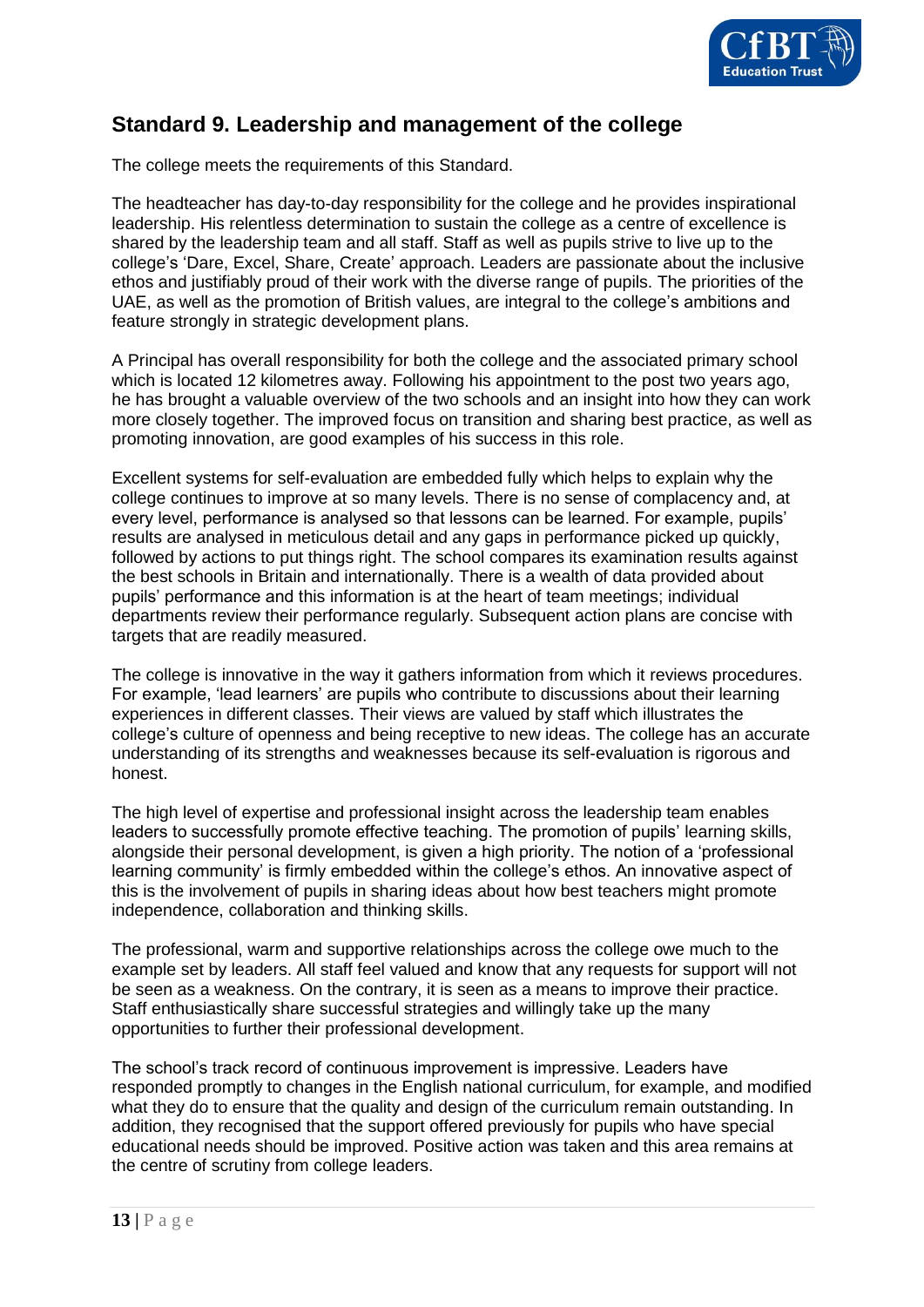

The positive impact of the leadership team is evident at every turn; not least in the rising trend in pupils' attainment in English, mathematics, science and Islamic education over the previous three years.

Governance of the school is excellent and this stems from the very successful working relationships between the board, Principal and headteacher. Each is clear about their individual roles and responsibilities and systems for holding school leaders to account are transparent. As a 'not-for-profit' organisation, DESC ploughs any profits back into the school. Consequently, resources are of high quality and, fortunately for the college, many of the governors bring a wealth of experience and relevant professional backgrounds to their post.

The college staff are very well qualified and trained. Most are British trained which enables them to confidently teach the English national curriculum and to prepare pupils well to enter or re-enter the UK education system.

Efficient systems ensure that all financial, legal and safeguarding regulations are met. For example, procedures for recruiting staff have improved and are comprehensive. As a fully inclusive college, it actively promotes equal opportunities and is rigorous in tackling any form of discrimination.

# **Compliance with regulatory requirements**

Dubai English Speaking College meets the requirements for British Schools Overseas.

# **What the college could do to improve further**

While not required by regulations, the college might wish to consider the following points for development:

Against a background of an outstanding college

 Monitor rigorously the work planned for pupils who have special educational needs, when in class and in the learning support department, to ensure it is well matched to pupils' needs and offers appropriate challenge. Check and report on the impact of the support that is offered.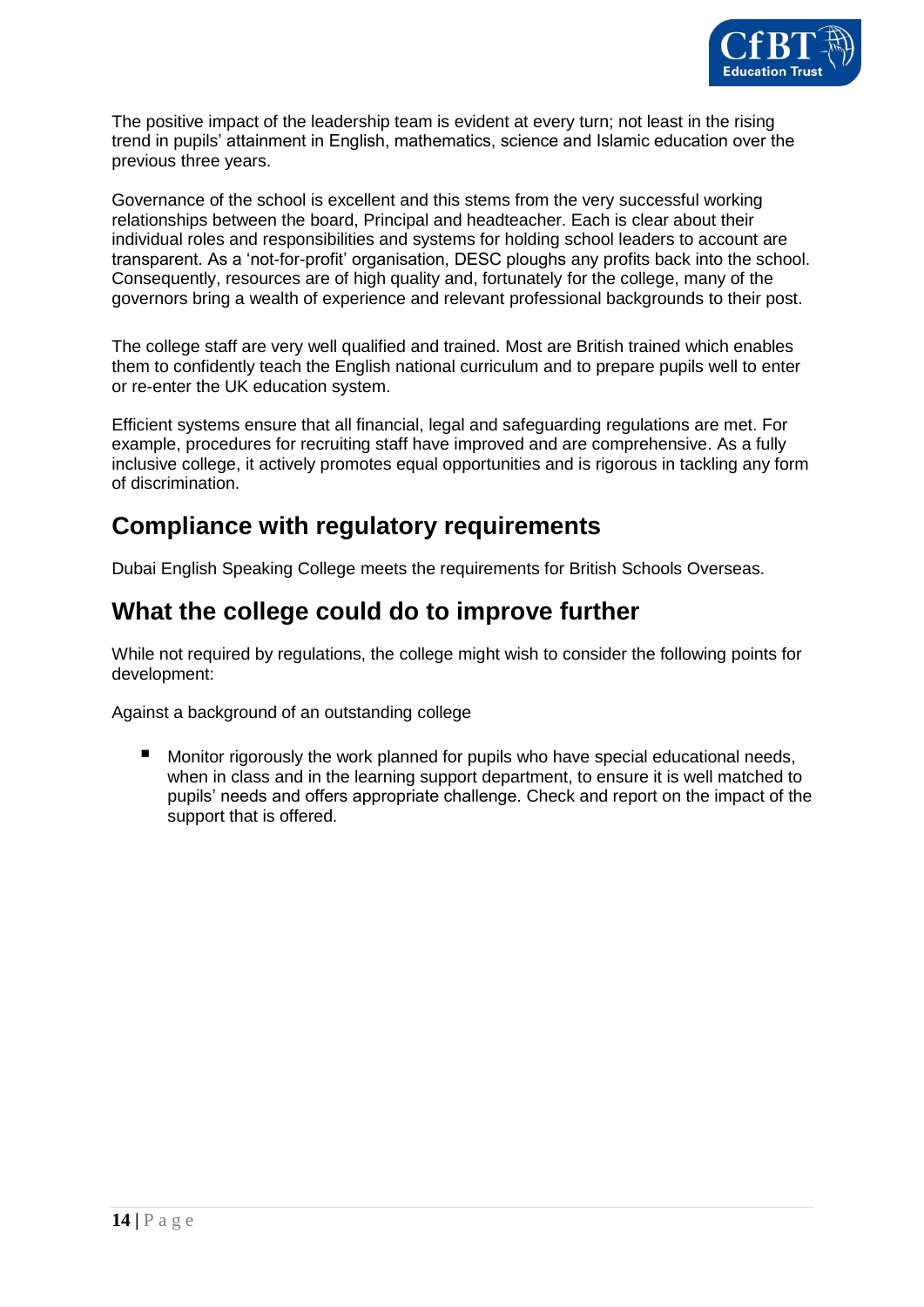

# **Summary of inspection judgements**

| Satisfactory<br>Good | <b>Dutstanding</b> |  |
|----------------------|--------------------|--|
|                      |                    |  |
|                      |                    |  |

#### **The quality of education**

| <b>Overall quality of education</b>                                                             |               |  |  |
|-------------------------------------------------------------------------------------------------|---------------|--|--|
| How well the curriculum and other activities meet the range of needs<br>and interests of pupils |               |  |  |
| How effective teaching and assessment are in meeting the full range of<br>pupils' needs         | $\mathcal{N}$ |  |  |
| How well pupils make progress in their learning                                                 |               |  |  |

#### **Pupils' spiritual, moral, social and cultural development**

| Quality of provision for pupils' spiritual, moral, social and cultural<br>development |  |  |
|---------------------------------------------------------------------------------------|--|--|
| The behaviour of pupils                                                               |  |  |

#### **Welfare, health and safety of pupils**

| The overall welfare, health and safety of pupils |  |  |
|--------------------------------------------------|--|--|
|                                                  |  |  |

#### **The quality of provision for boarding**

| <b>Not Applicable</b> | <b>NA</b> |  |  |
|-----------------------|-----------|--|--|

#### **Leadership and management**

| Overall effectiveness of leadership and management |  |  |
|----------------------------------------------------|--|--|
|                                                    |  |  |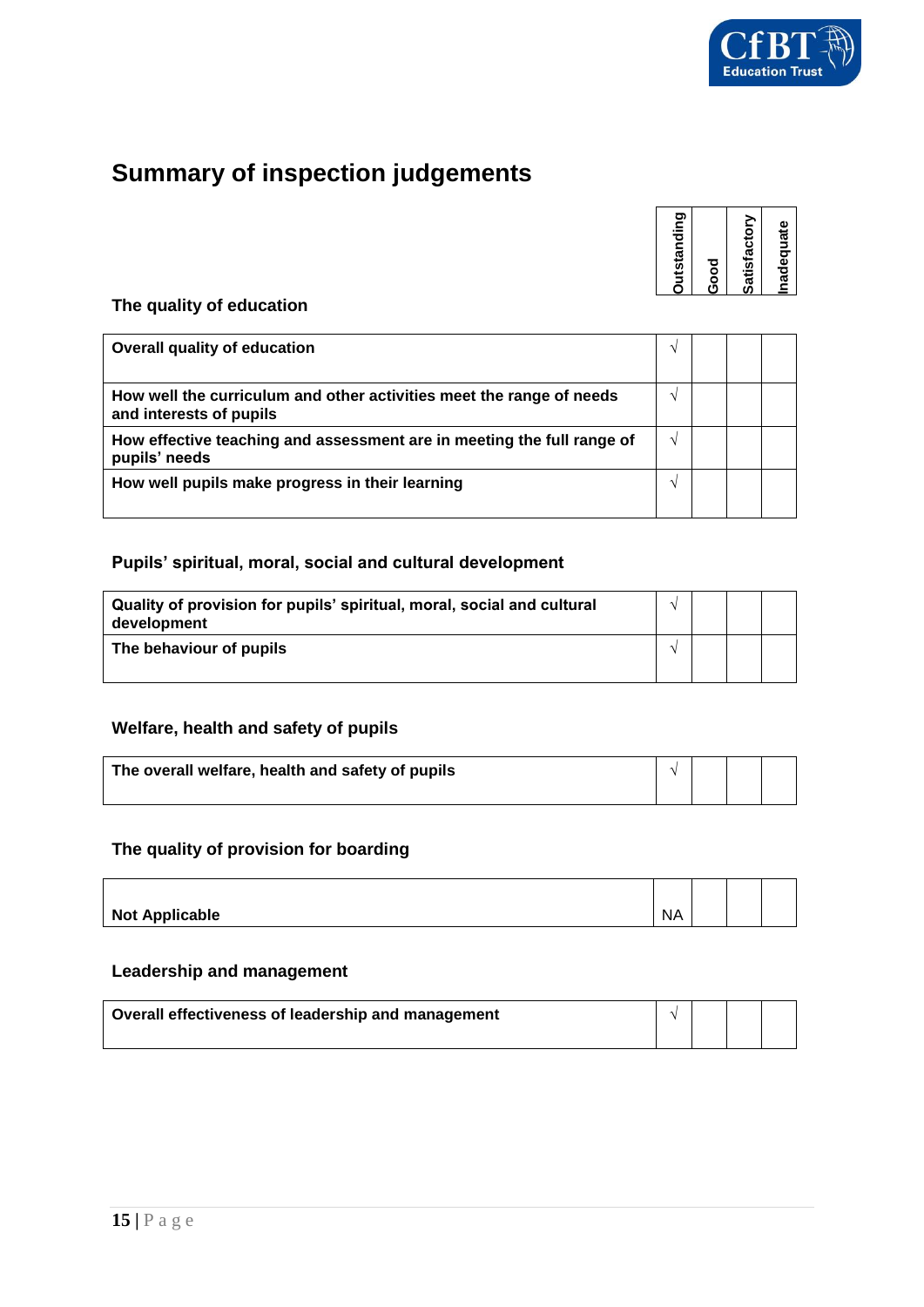

# **School details**

| Name of school                | Dubai English Speaking College |
|-------------------------------|--------------------------------|
| <b>Type of school</b>         | Private                        |
| Date school opened            | September 2005                 |
| Age range of pupils           | 11-18                          |
| <b>Gender of pupils</b>       | Mixed                          |
| Number on roll                | 1256                           |
|                               |                                |
| Annual fees (day pupils)      | 74,219 – 79,772 dhs            |
| <b>Annual fees (boarders)</b> | Not applicable                 |
| <b>Address of school</b>      | <b>Academic City</b>           |
|                               | PO Box 125814                  |
|                               | Dubai, UAE                     |
| <b>Telephone number</b>       | +971 4 360 4866                |
| <b>Email address</b>          | Headteacher@descdubai.com      |
| <b>Headteacher</b>            | Chris Vizzard                  |
| <b>Proprietor</b>             | Mr Andrew Gibbs                |
|                               |                                |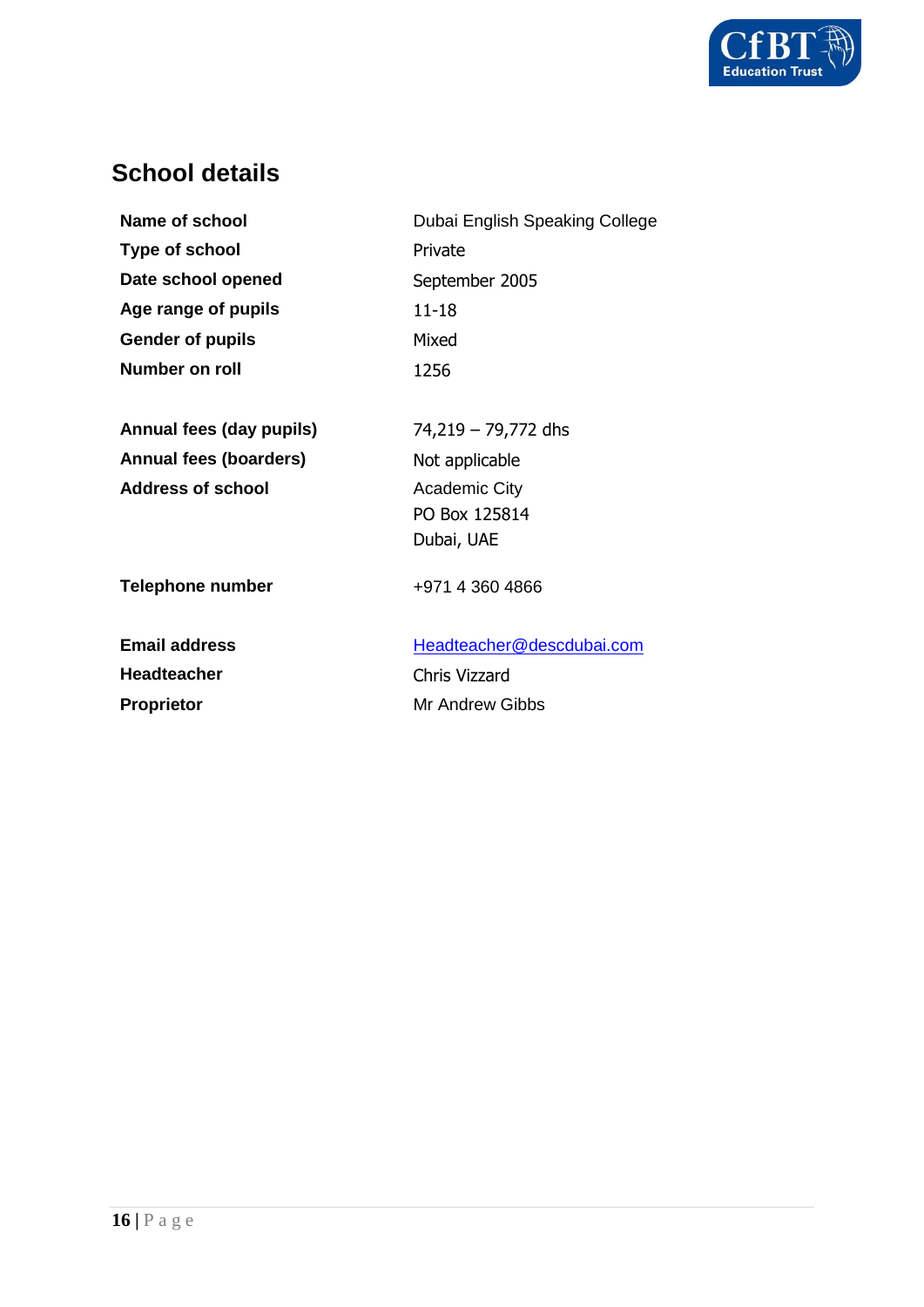

#### **GLOSSARY**

**Achievement** – Progress made by a pupil taking his/her individual circumstances and starting point into account.

**Accreditation** – The system whereby a school or similar organisation is assessed against agreed standards and if deemed as having achieved the standards required is provided with some form of official certification or recognition.

**Accreditation Board** – The body responsible for the strategic direction, operation and conduct of the accreditation service provided by CfBT

**Assessment** – The process of finding out how well pupils have learnt what they have been taught. It is a continuous process that occurs throughout the school year, using a variety of forms for different purposes.

**Attainment** – The level pupils reach, usually measured by reference to benchmarks, such as test and examination results.

**British Schools Overseas Inspection (BSO)** – Inspection framework and standards defined by the DfE for British schools overseas to opt to be inspected against.

**CfBT Education Trust** – CfBT is one of the world's leading not-for-profit education companies providing a range of education services in the UK and internationally.

**Central Support Team** – Personnel based in CfBT Head Office who are responsible for the administration of the various educational services provided to international schools.

**Combined or Joint Visit** – a BSO Inspection visit combined with an ISQM accreditation or re-accreditation visit conducted (or DSIB inspection in Dubai) at the request of the school. This will be carried out concurrently with reference to both frameworks and sets of standards. Some of the standards against which the school will be inspected are common, but some of the BSO standards relate to the British nature of the school.

**Cycle of Inspection – The period of three years between BSO inspection visits.** 

**Curriculum –** The educational programmes or courses of study taught by a school including subjects and activities inside and outside the classroom, as well as extra-curricular enrichment programmes.

**Dubai Schools Inspection Bureau (DSIB)** – All private schools in Dubai are required by the Knowledge and Human Development Authority to be inspected by the Dubai Schools Inspection Bureau (DSIB). A joint DSIB/BSO inspection may be requested through the KHDA's strategic partner CfBT Education Trust.

**Leadership** – Leadership at any level (for example principals/headteachers, governors, board members, team/subject leaders) involves setting direction, empowering staff to work effectively, creating a suitable environment for learning, and setting an example to others. It entails different skills from management.

**Learning** – Pupils' gains in knowledge, skills and understanding.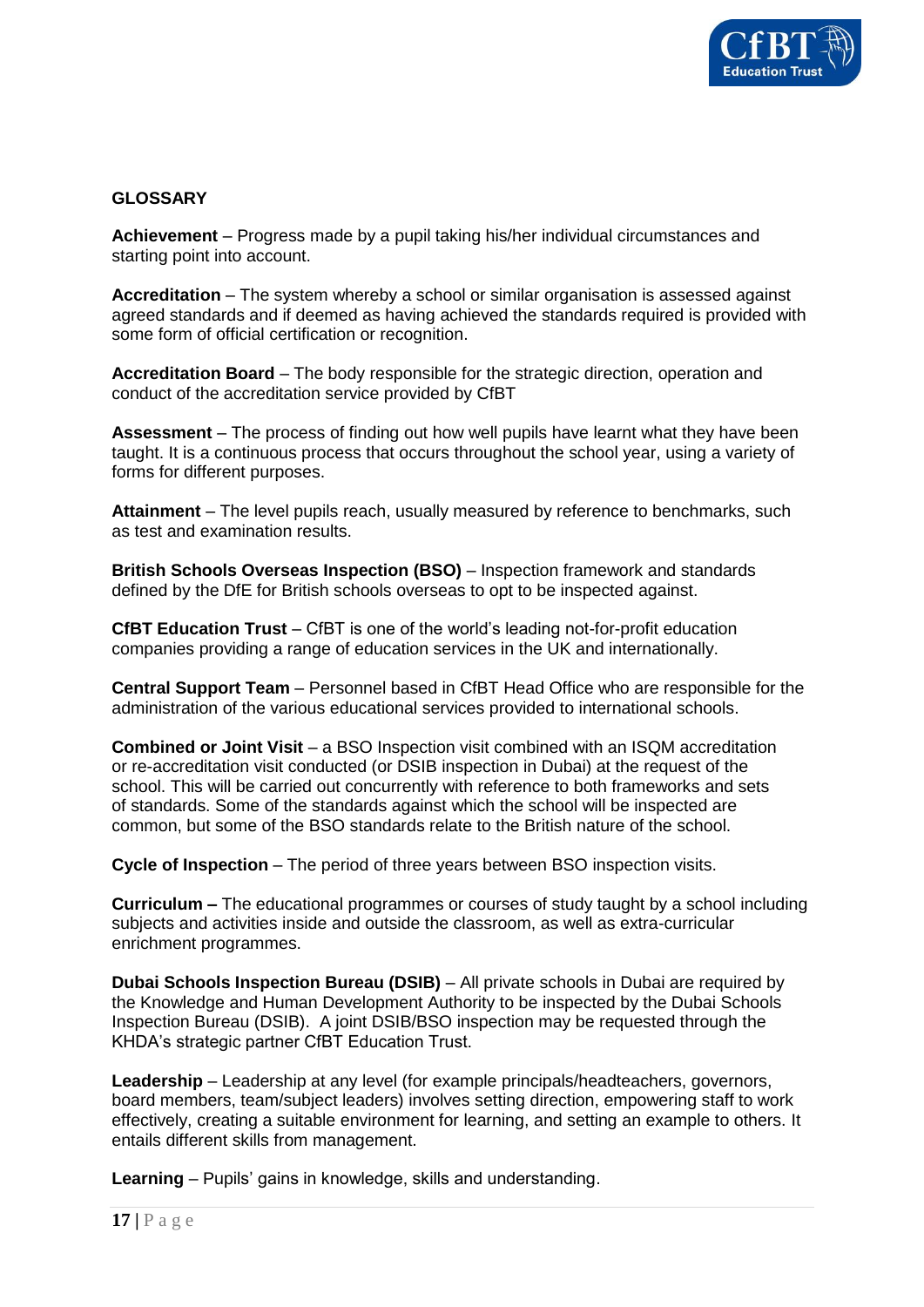

**Management –** The practical business of running a school, department or aspect of a school's work in an efficient and useful way.

**Ofsted –** The Office for Standards in Education, Children's Services and Skills is the nonministerial government department of Her Majesty's Chief Inspector of Schools in England and is responsible for school inspections in England.

**Progress –** The gains in learning made between two points in time. A pupil can be described as having made insufficient progress, satisfactory, good, or outstanding progress in relation to his/her starting point.

**School self-evaluation –** The identification by the staff of a school of its strengths and weaknesses across the key aspects of its performance. Effective self-evaluation focuses specifically on the impact of the school's work on the outcomes for pupils.

#### **Standards** –

(1) The levels of knowledge, understanding and skills that pupils and a school demonstrates at a particular point in time.

(2) The evaluation requirements to be used in the inspection of British Schools Overseas.

**Teaching –** All activities undertaken by the teacher aimed at enhancing pupils' learning.